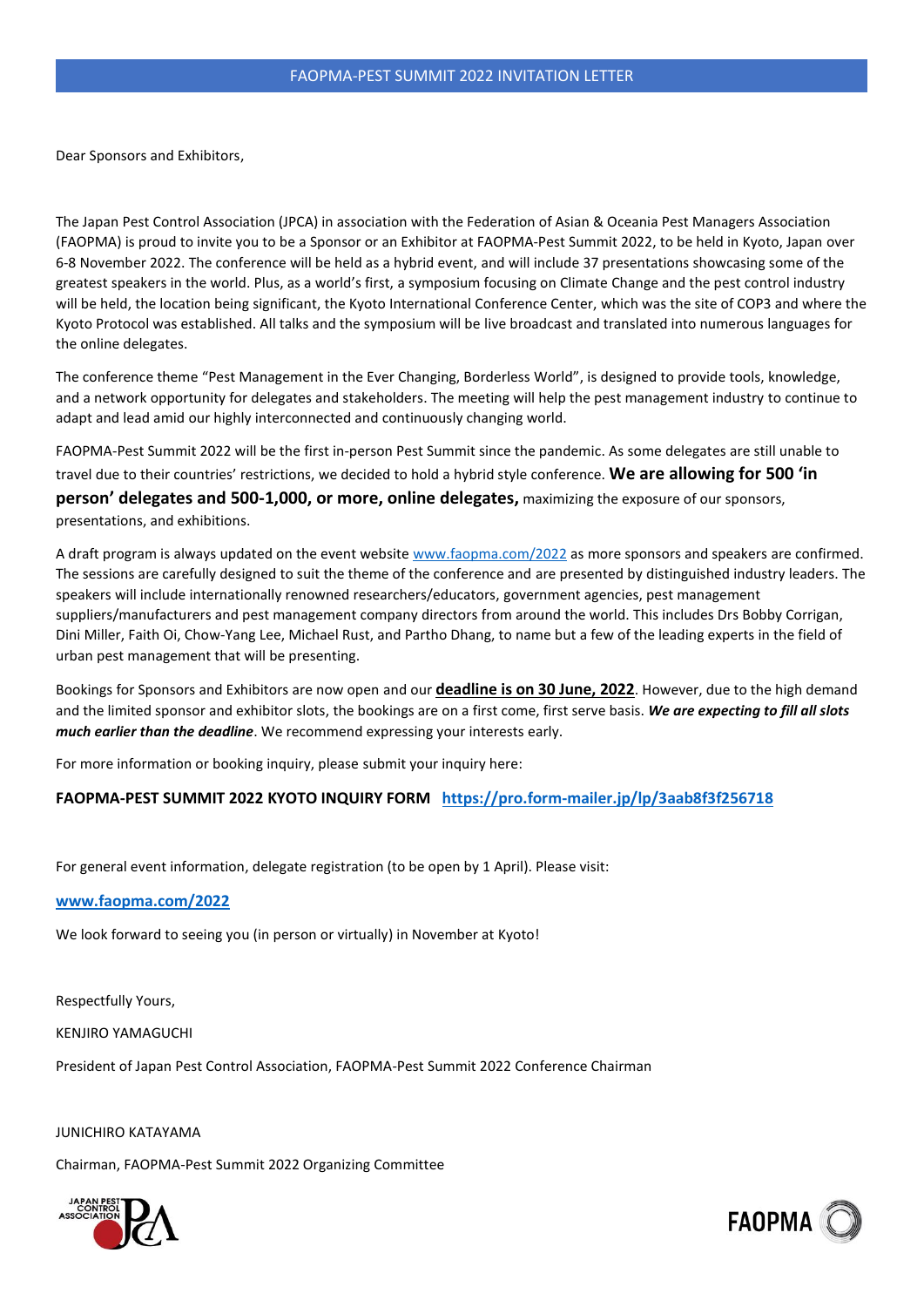# SPONSOR PACKAGES

\*Please see attached "Sponsor Package" for the full list of benefits

## **1. PLATINUM (2 slots only) – USD 15,000 (No more slots available. Thank you)**

-USD 5,000 refund if the event becomes a virtual conference due to unforeseen COVID related restrictions -Physical exhibition booth (5m x 3m)

-Virtual exhibition booth (for online delegates)

-20 min presentation slot at plenary hall on 8<sup>th</sup> Nov

-Advertisement on the conference book

-Full page advertisement in 4 separate issues of the "FAOPMA MAGAZINE"

-Brand name appearance at various signs on venue site

-Brand name appearance during every online presentation screen

-120 second video commercial during breaks

-Sponsor introduction during opening ceremony and GALA dinner

-3 complimentary tickets for the conference

-30% discount for additional delegates (up to 3 delegates)

## **2. GOLD – USD 10,000 (No more slots available. Thank you)**

-USD 2,500 refund if the event becomes a virtual conference due to unforeseen COVID related restrictions -Physical exhibition booth (4m x 3m)

-Virtual exhibition booth (for online delegates)

-10 min presentation slot at plenary hall on 8<sup>th</sup> Nov

-Advertisement on the conference book

-Full page advertisement in 2 separate issues of the "FAOPMA MAGAZINE"

-Brand name appearance at various signs on venue site

-Brand name appearance during every online presentation screen

-60 second video commercial during breaks

-Sponsor introduction during opening ceremony and GALA dinner

-2 complimentary tickets for the conference

-30% discount for additional delegates (up to 3 delegates)

## **3. SILVER – USD 5,000**

-USD 1,500 refund if the event becomes a virtual conference due to unforeseen COVID related restrictions -Physical exhibition booth (3m x 3m)

-Virtual exhibition booth (for online delegates)

-Advertisement on the conference book

-Full page advertisement in the "FAOPMA MAGAZINE"

-Brand name appearance at various signs on venue site

-30 second video commercial during breaks

-Sponsor introduction during opening ceremony and GALA dinner

-1 complimentary ticket for the conference

-30% discount for additional delegates (up to 3 delegates)

#### **4. LUNCH SPONSOR (2 slots only) – USD 3,000**

-Sponsoring 7<sup>th</sup> or 8<sup>th</sup> Nov lunch for delegates

-Brand name appearance at lunch venue and during ceremonies

-Full refund if the event becomes a virtual conference due to unforeseen COVID related restrictions



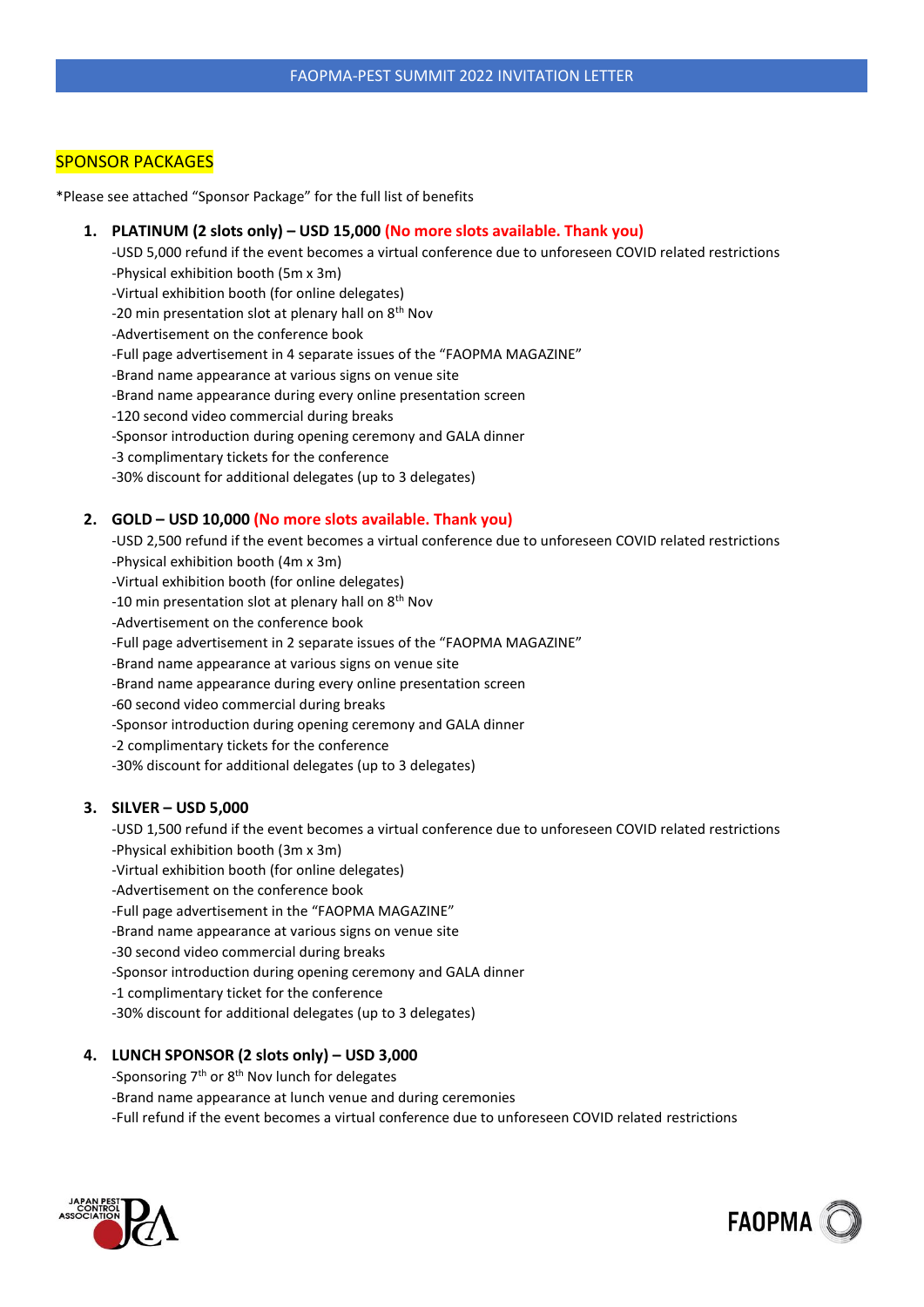## **5. COFFEE SPONSOR (2 slots only) – USD 1,000**

-Sponsoring 7th or 8th Nov coffee break drinks for delegates -Brand name appearance at lunch venue and during ceremonies -Full refund if the event becomes a virtual conference due to unforeseen COVID related restrictions

## **6. OTHER SPONSOR OPTIONS – OPEN FOR SUGGESTIONS AND PROPOSALS**

-Please book a meeting with our organizing team to discuss other sponsorship options

-To book a Zoom meeting, please send a request from here: **<https://pro.form-mailer.jp/lp/3aab8f3f256718>**

# EXHIBITION BOOTH

- 1. STANDARD BOOTHS (3m x 3m physical booth at venue)
	- -USD 1,750

-1 complimentary ticket per exhibitor

\* 1 ticket is for 1 person attending the booth. Regular registration fee applies to the 2<sup>nd</sup> person onwards. -If the event becomes a virtual conference due to unforeseen COVID related restrictions, then the standard exhibitor will be given an option to hold a virtual booth instead. The price difference will be refunded.

2. VIRTUAL BOOTH

-USD 1,250

-Including a dedicated virtual booth on our online event page

- -You will be able to upload photos, videos, and documents
- -Online chat & zoom meeting function for live interaction with with delegates
- -Granted access to visitor logs and contacts for your follow-up sales and marketing analysis
- -An economical but effective option for your brand exposure & customer engagement

-4 complimentary virtual registration tickets

## REGISTRATION FEES (conference delegates)

STANDARD PRICE – USD 500

EARLY BIRD PRICE – USD 475 (registration before 31 July 2022)

GROUP DISCOUNT – USD 475 (group registration of minimum 30 delegates)

GALA DINNER ONLY – USD 160 (no access to the conference or exhibition)

## \*Reference information on FAOPMA MAGAZINE 2022 advertisement rates

-Inside or Back cover \$1,200 -Double Page Spread \$1,500 -Single Full Page \$1,000 -Half Page (Horizontal or Vertical) \$500 -Third Page (Horizontal) \$400 -Quarter Page (Horizontal or Vertical) \$350 -One Sixth Page \$300